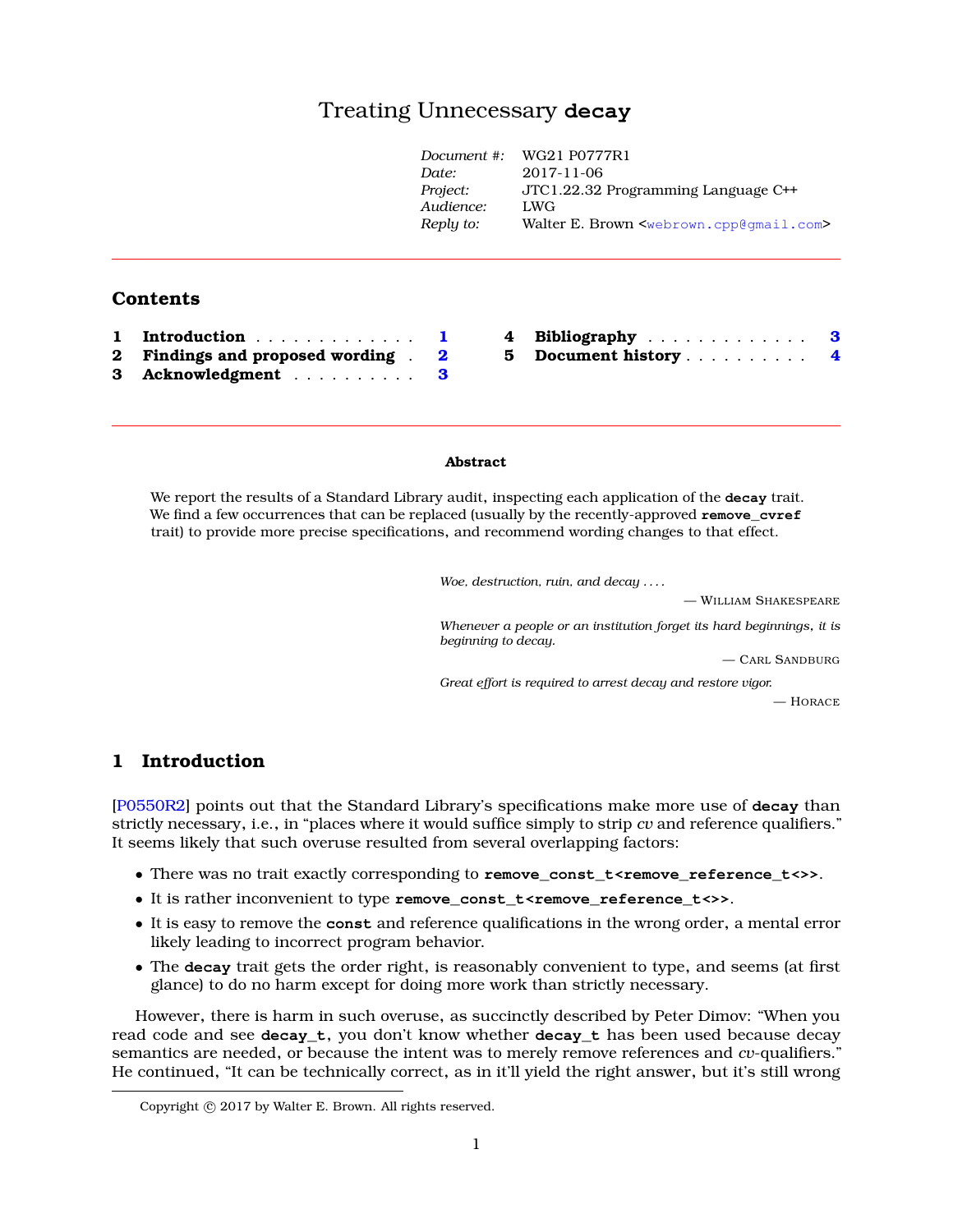because it's the wrong word." In Toronto (July 2017), LEWG found such arguments persuasive and, as proposed in [\[P0550R2\]](#page-2-2), approved a new **remove\_cvref** trait.

Dimov's observation applies not only to programs, but also to such technical documents as the Standard Library's specification. Accordingly, it seems appropriate to undertake the next step envisioned in [\[P0550R2\]](#page-2-2): "In all, the Library clauses directly apply **decay\_t** circa forty times; we recommend that each be audited" for possible replacement by the new trait or by the even simpler **remove\_reference**.

We have performed such an audit, inspecting each context in which the standard library applies the **decay** trait. In the next section, we present our detailed findings and propose wording to implement our recommendations.

## <span id="page-1-0"></span>**2 Findings and proposed wording**[1](#page-1-1)

As a rule of thumb, it seems that evaluating a relationship between two types (e.g., via **is same** or **is\_base\_of**) is the major context that typically does not require full **decay** semantics. It is certainly useful, in such cases, for the types being compared to be *cv*- and reference-unqualified. However, additionally transforming array and function types into pointer types seems to have no bearing on the outcome of the cases we assessed.

### **2.1 make\_index\_sequence<tuple\_size\_v<decay\_t<Tuple>>>**

We find this expression in each paragraph of [tuple.apply]. We see no need for decaying behavior here; simply stripping qualifiers seems sufficient. Moreover, since **tuple\_size** is defined (in [tuple.apply]/4) for **const**-qualified types, it suffices to remove only a reference qualifier, if any. We therefore recommend **remove\_reference** as a suitable replacement for each of these uses of **decay**:

```
Edit [tuple.apply]/1 and [tuple.apply]/2 as shown:
make_index_sequence< tuple_size_v<decay_tremove_reference_t<Tuple> > > · · ·
```
Further, since the surrounding context seems to impose no requirements on the **Tuple** type, we additionally recommend that LWG consider adding a requirement that **Tuple** must be a **tuple**-like type.

## **2.2 is\_same\_v<decay\_t<U>, in\_place\_t>**

We find this expression in [optional.ctor]/23. We see no need for decaying behavior here; simply stripping qualifiers seems sufficient. We recommend **remove\_cvref** as a replacement for this use of **decay**:

```
Edit [optional.ctor]/23 as shown:
           · · · is_same_v<decay_tremove_cvref_t<U>, in_place_t> · · ·
```
#### **2.3 is\_same\_v<optional<T>, decay\_t<U>>**

We find this expression in [optional.ctor]/23 and again in [optional.assign]/16. We see no need for decaying behavior here; simply stripping qualifiers seems sufficient. We recommend **remove\_ cvref** as a replacement for each of these uses of **decay**:

Edit [optional.ctor]/23 and [optional.assign]/16 as shown: · · · **is\_same\_v<optional<T>, decay\_tremove\_cvref\_t<U> >** · · ·

<span id="page-1-1"></span><sup>1</sup>Proposed wording changes are provided in the form of editorial notes, displayed against a gray background, containing embedded markup to denote intended additions and deletions. All edits are relative to the post-Toronto Working Draft [\[N4687\]](#page-2-3).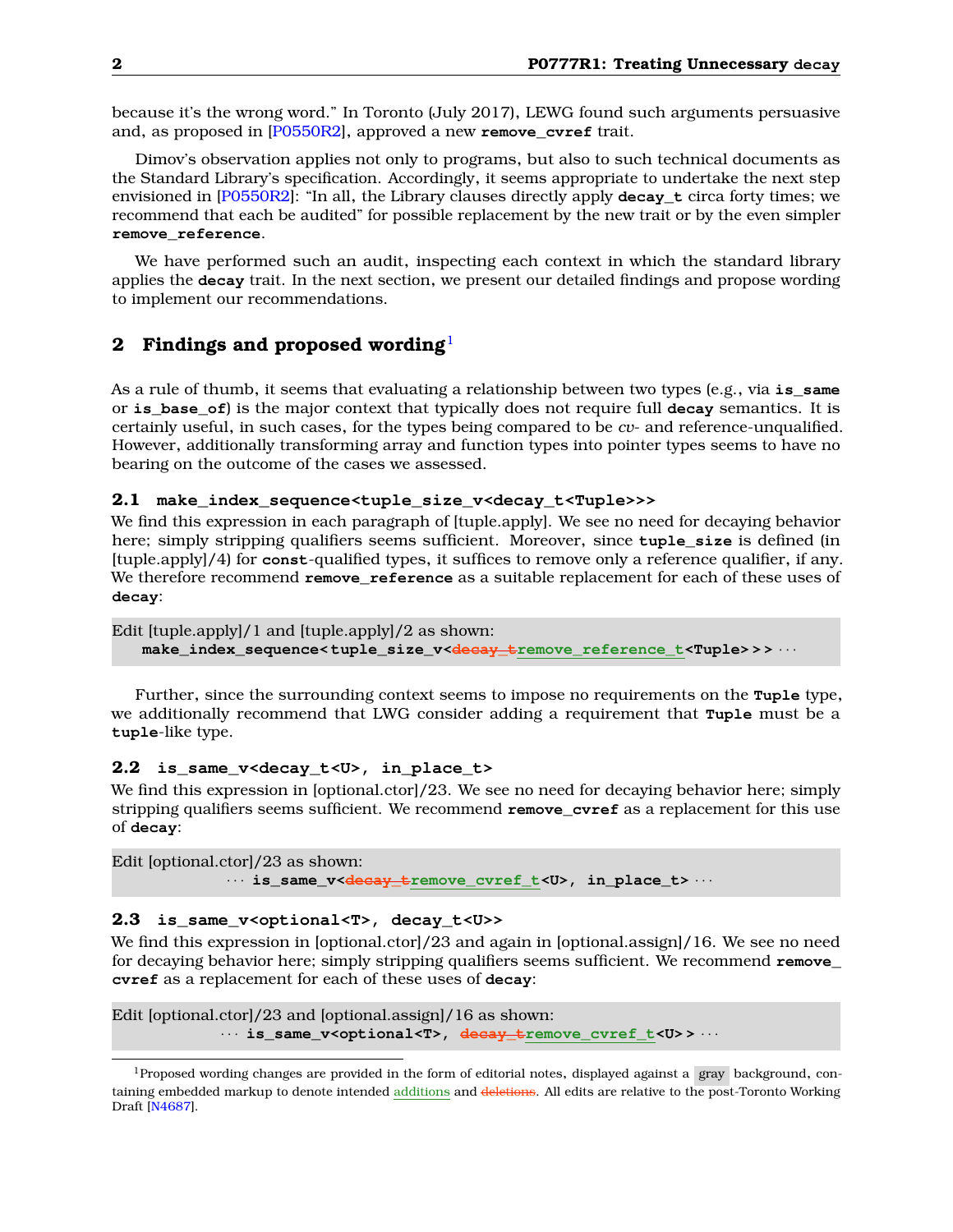Further, in each of these paragraphs, we additionally recommend that the Project Editor consider also replacing **optional<T>** by the equivalent, slightly simpler, *injected-class-name* **optional**.

#### **2.4 is\_same\_v<decay\_t<T>, variant>**

We find this expression in [variant.ctor]/16 and again in [variant.assign]/14. We see no need for decaying behavior here; simply stripping qualifiers seems sufficient. We recommend **remove\_ cvref** as a replacement for these uses of **decay**:

```
Edit [variant.ctor]/16 and [variant.assign]/14 as shown:
             · · · is_same_v<decay_tremove_cvref_t<T>, variant> · · ·
```
#### **2.5** decay\_t< $T$ > is neither ... nor ...

We find this expression in [variant.ctor]/16. The result of **decay\_t** is subsequently compared against specializations of certain templates. We see no need for decaying behavior here; simply stripping qualifiers seems sufficient. We recommend **remove\_cvref** as a replacement for these uses of **decay**:

```
Edit [variant.ctor]/16 as shown:
                     · · · decay_tremove_cvref_t<T> is neither · · ·
```
#### $2.6$  decay\_t<decltype $(t_1)$ >

We find this expression four times in [func.require], once in each of four bullets contributing to the definition of the *INVOKE* pseudo-function: In two of the cases, the context asks whether we have "a specialization of **reference\_wrapper**" on our hands; in the other two cases, the context asks whether we have an inheritance relationship to another type. In none of these do we see any need for decaying behavior; simply stripping qualifiers seems sufficient. We recommend **remove\_ cvref** as a replacement for two of these uses of **decay**, and recommend **remove\_reference** as a replacement in the other two cases:

```
Edit [func.require]/1 (bullets 1.2 and 1.5) as shown:
                   · · · decay_tremove_cvref_t<decltype(t1)> · · ·
```
Edit [func.require]/1 (bullets 1.1 and 1.4) as shown: · · · **decay\_tremove\_reference\_t<decltype(t**1**)>** · · ·

### <span id="page-2-0"></span>**3 Acknowledgment**

<span id="page-2-1"></span>Many thanks to Peter Dimov for his thoughtful comments regarding the application of the **remove\_cvref** trait.

## **4 Bibliography**

- <span id="page-2-3"></span>[N4687] Richard Smith: "Working Draft, Standard for Programming Language C++." ISO/IEC JTC1/ SC22/WG21 document N4687 (post-Toronto mailing), 2017–07–30. [http://wg21.link/n4687.](http://wg21.link/n4687)
- <span id="page-2-2"></span>[P0550R2] Walter E. Brown: "Transformation Trait **remove\_cvref**." ISO/IEC JTC1/SC22/WG21 document P0550R2 (post-Toronto mailing), 2017–07–17. [http://wg21.link/p0550r2.](http://wg21.link/p0550r2)